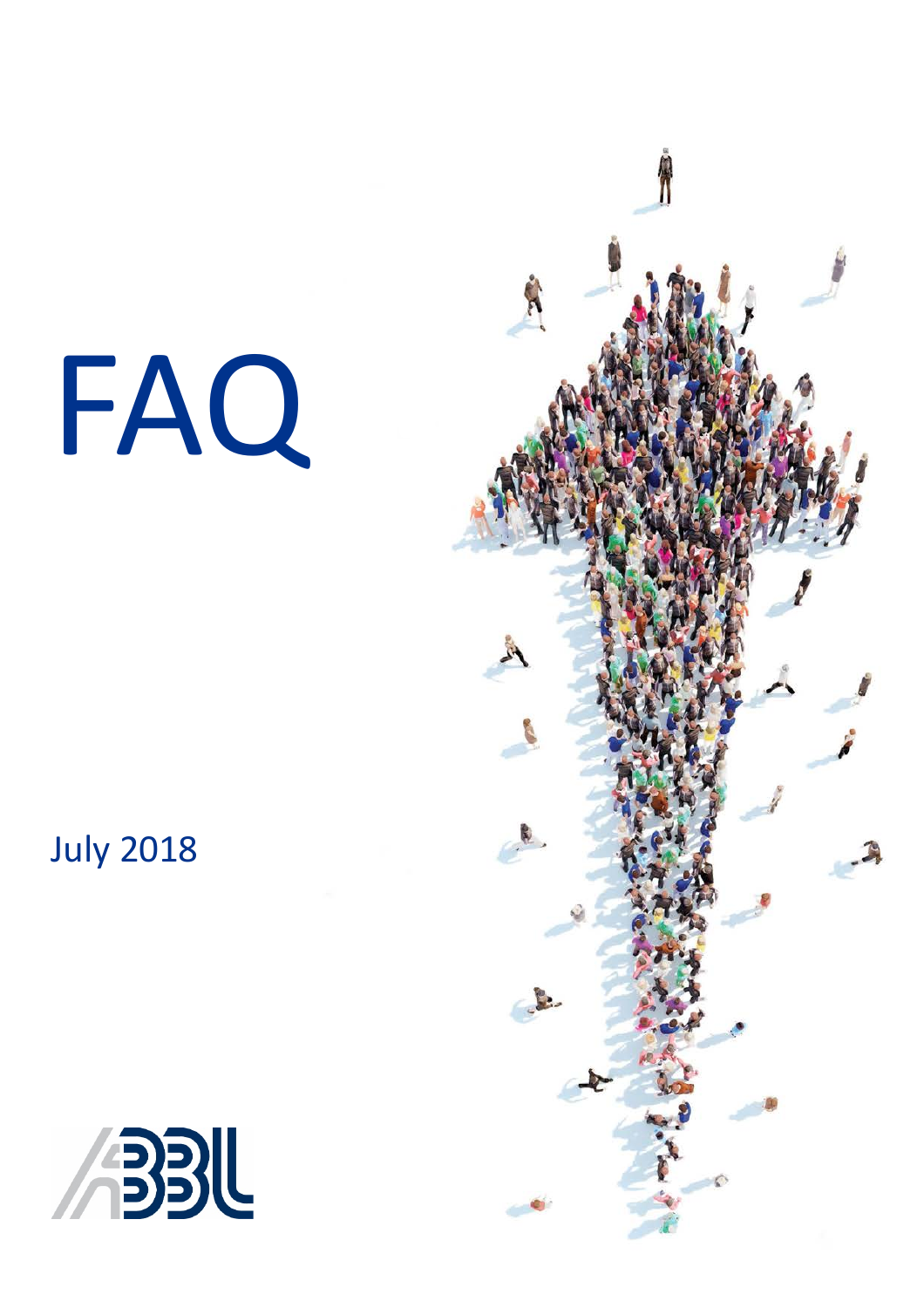

**How has the job description sample been 1 created?**

*The sample has been created during workshops organized by the negotiation team (composed of union's and banks representatives). It comprises a non-exhaustive list covering the main functions. These jobs are the most represented within the different banking institutions (source: KPMG remuneration survey 2017).*

**How have the jobs been weighted?** 

**2**

*They have been weighted by the negotiation team and specialised consultants in order to ensure the neutrality of the exercise and proper application of a proven methodology. In addition, a global consistency review has been performed and validated.*

#### **3 Who has chosen the evaluation criteria?**

*A job grading methodology has been selected by the negotiation team. This methodology has been adapted in order to enable the implementation of a grading system within banking institutions.*



**How can I be sure that the grading process has been fairly treated?**

*The methodology has been developed in order to guarantee neutrality and quick user adoption. An internal consistency review will have to be performed by each banking institution during the implementation exercise to ensure 100 percent equality in each job grading.*

**4**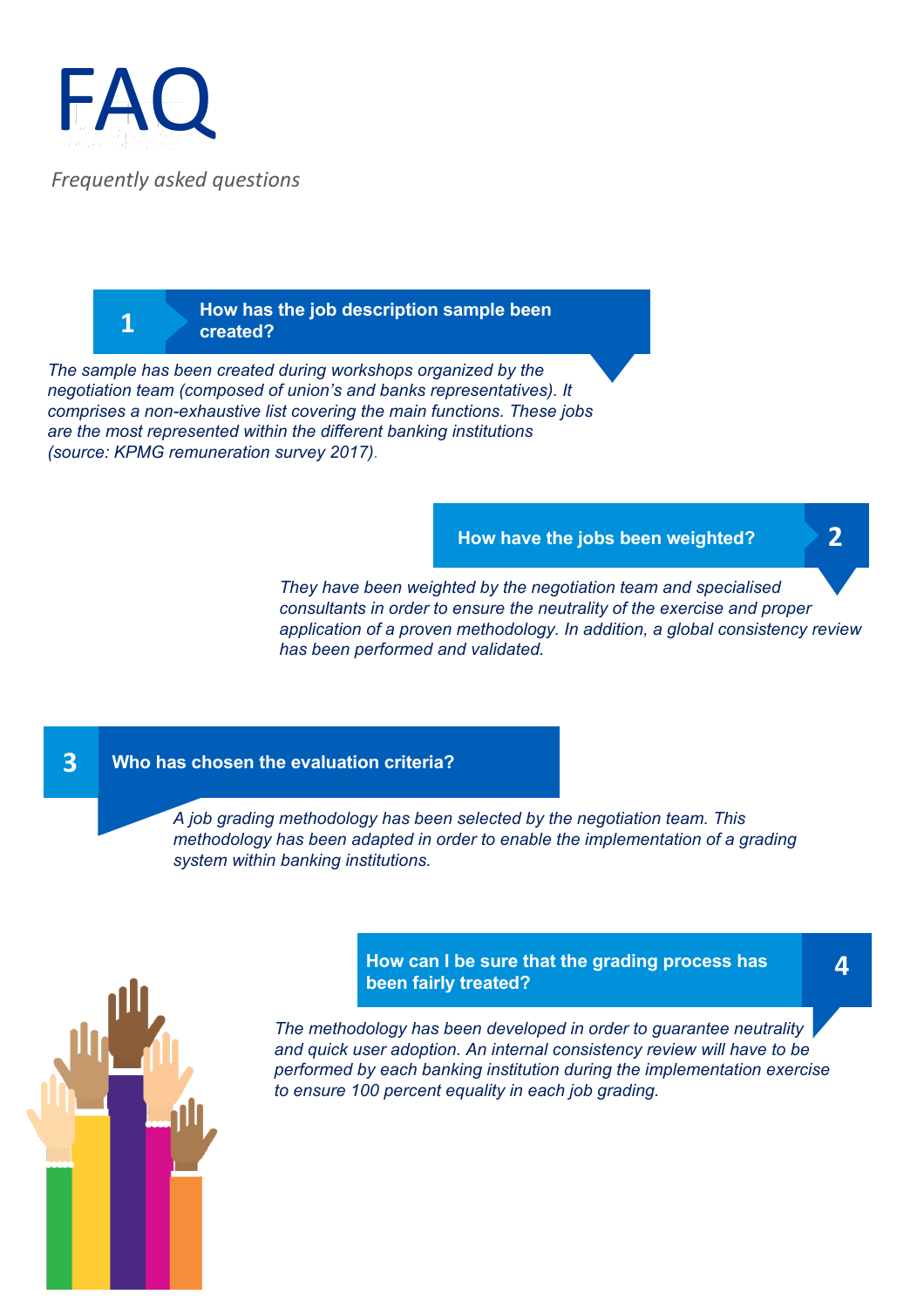**What to do if my job description does not fully correspond to the job described in the provided example of job descriptions?**

*This is a sample of job description examples. Only the main responsibilities and tasks are listed and this is therefore normal to have difference between banks depending on activities, size, number of employees, etc.. Those job descriptions examples will help banks to create their own weighting in their own institution.*



**What needs to be done in case the holder of the job is identified working on a number of other tasks/areas and/or if his/her level of responsibility is going beyond what is listed in his/her job description?**

*A job description is a summary of the main roles, responsibilities and prerequisites needed to fulfil a role. Generally speaking, it includes about 80% of the allocated tasks at several positions having a comparable range. Therefore, it is acceptable to work on other tasks not included in the job description. The grading is based on the job and not on the job holder. Therefore, it is necessary to take into consideration and evaluate those additional roles and responsibilities through performance reviews.*



*New groups (A to D) have been created following workshops and various discussions by the negotiation team. These groups have been defined based on objective criteria. An appropriate and equitable treatment has been applied (linearity among different levels, four groups of four points each). Therefore, the new groups are independent and there is no possible correlation between the old and the new system.*

**8 How will you deal with the criterion « Team management, coordination and expertise»?**

*This criterion must be understood as the one recognising the expertise needed to work in this position when the employee has no direct functional supervision. This criterion allows to enhance the coordination of resources in the scope of projects/tasks (short- to long-term). If a job position combines a hierarchical supervision with a level of expertise, it needs to be adjusted upward with the grading result (+1 point).*

**9**

**If a job is highly complex but does not require any supervision responsibility, will it automatically get fewer points than a Team Leader position?** 

*The criterion « Team management, coordination and expertise » helps to recognise the expertise as well as the functional or direct supervision.* 

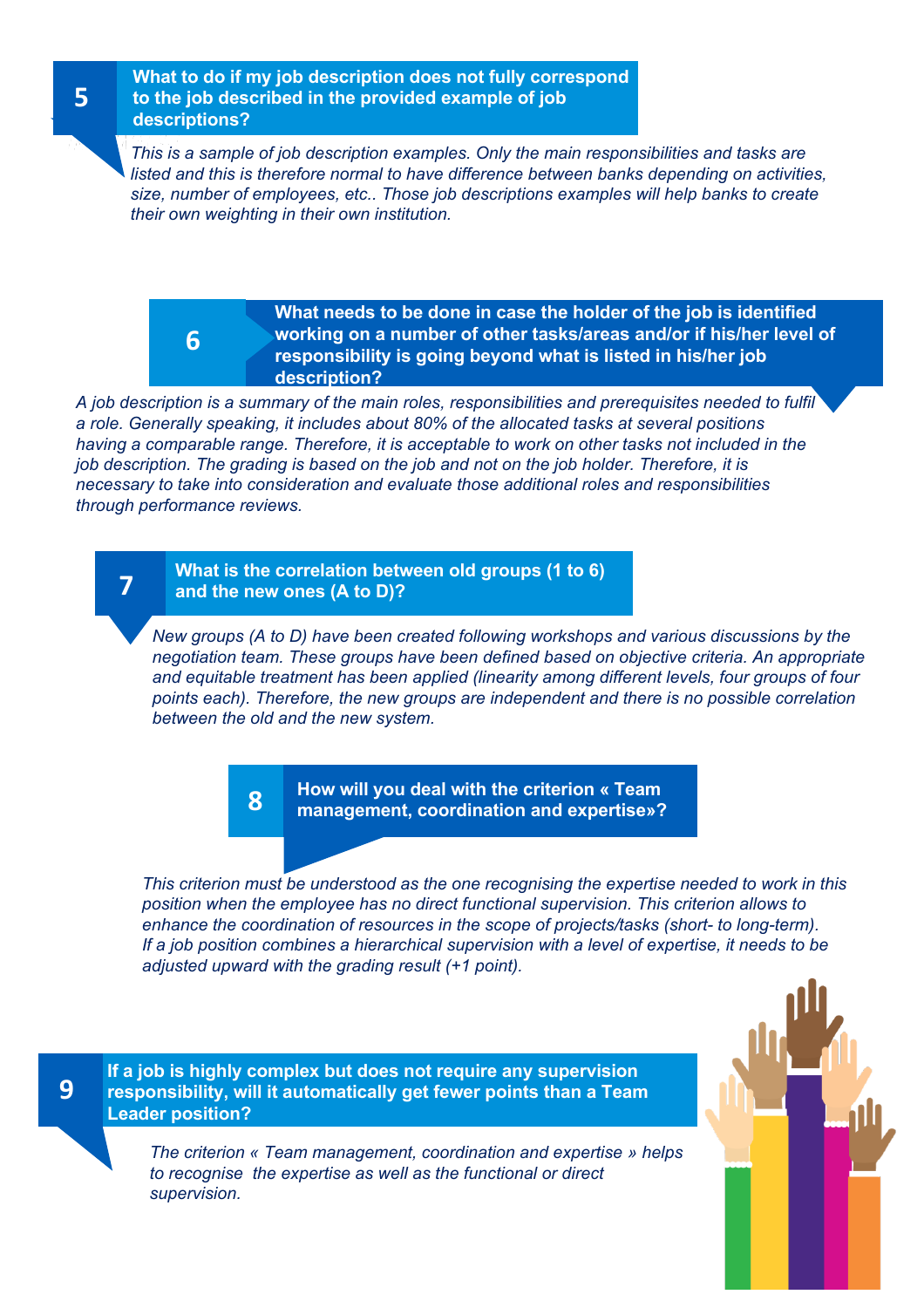**How will you weight the « Knowledge » criterion when there is a difference between the real academic diploma and the one stated in the job description?**

*The relevant professional experience for the job will be taken into account. The different levels for the « Knowledge » criterion include a « and/or » statement between the required academic diploma and the required experience in order to show that if the diploma level will not match, the years of experience will be favoured during the grading exercise.* 

> **If a job position has a different impact in the decision-making process than the one described in the job description, how will this be taken into account?**

*Each job position is specific to its bank. Each bank will internally perform its job grading exercise and evaluate, throughout to the matrix, the weight to be allocated to the « Impact » criterion and therefore the level to be assigned to this criterion. This is applicable for every criterion.*

**11**

**12 Who will be affected with this job grading?**

*Each employee previously concerned with the banking bargaining collective agreement based on his/her job description will be affected by this job grading exercise. In addition, the exercise will impact all new hires as from the implementation of the new banking bargaining collective agreement.*

**Are only the diplomas taken into consideration? 13**

*Only required factors to be able to work in that position are taken into account, even if the holder's skills are higher than the position requirements. For instance, a « Financial Accounting Agent » won't receive a higher grading if the job holder has a PhD since a "A level +2" is needed.*



**14**

**My salary is lower than the group minimum in which my job position has been classified, will my salary be reassessed?**

*Yes, your salary has to be reassessed and adjusted to the group starting amount.*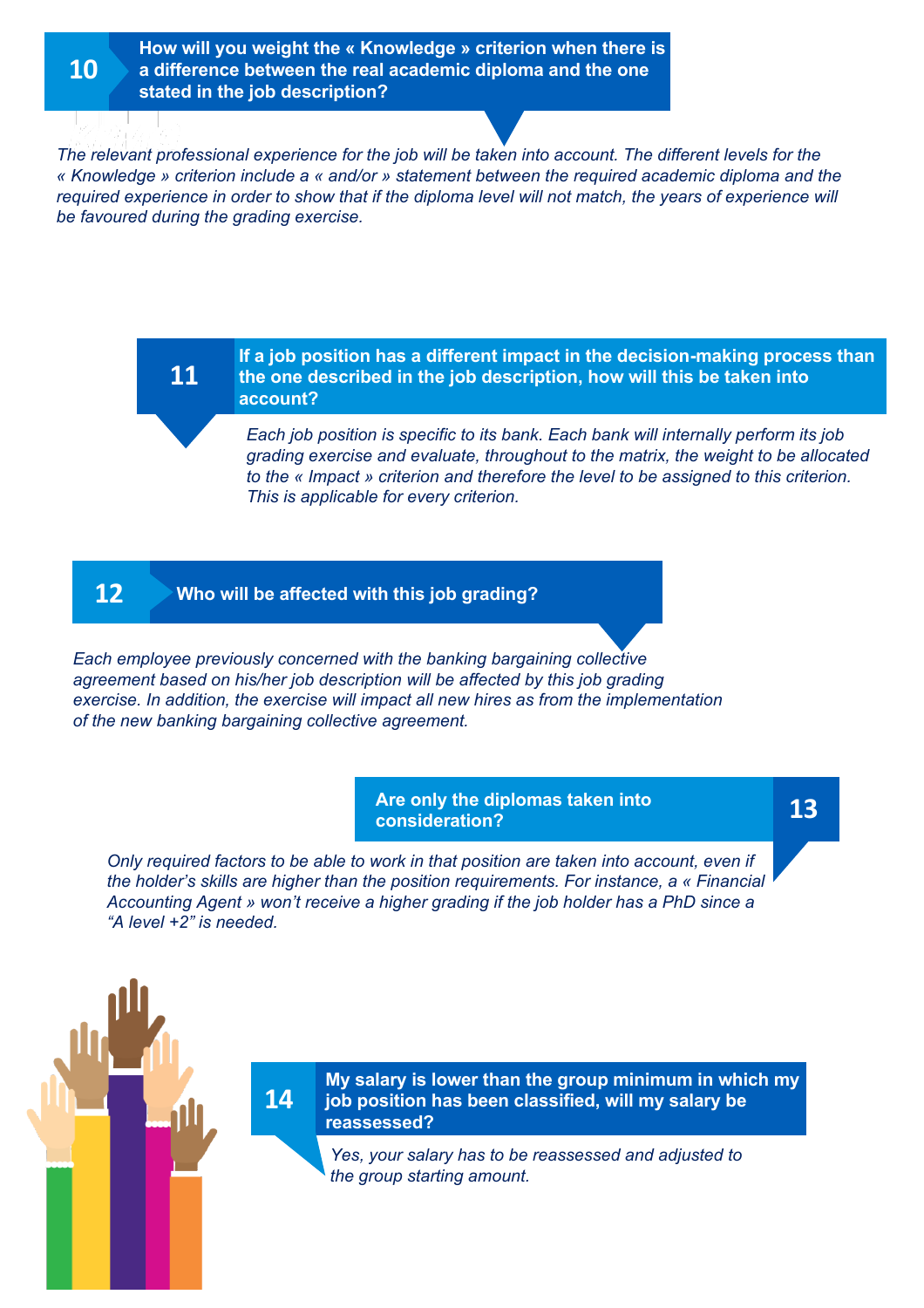# **My job has changed since the job grading exercise. Could it 15 be reassessed?**

*If the additional responsibilities represent a permanent and relevant change in the role, the job position has to be reassessed.*

> **16 Since my job position has been evaluated, I have a new job position. How does it work?**

*The new job position should have a new job description and a new grading. If it is not the case, the bank will grade the new job position.*

#### **17 How can I know whether my job grading and my group are correct?**

*Each bank will have to work on the job grading exercise following the same methodology, and transparent and objective criteria. Each job position will be evaluated and an internal consistency review will be performed in order to compare the different positions within the same business line/department, and ensure the consistency and that the fair treatment is met to each position.*

**18**

**My job position corresponds to a job description example but is classified in a lower group than the one indicated on it; how is that possible?**

*Each job position is specific to the bank. Each bank will internally perform its job grading exercise and evaluate, throughout to the matrix, the weight to be allocated to each criterion.*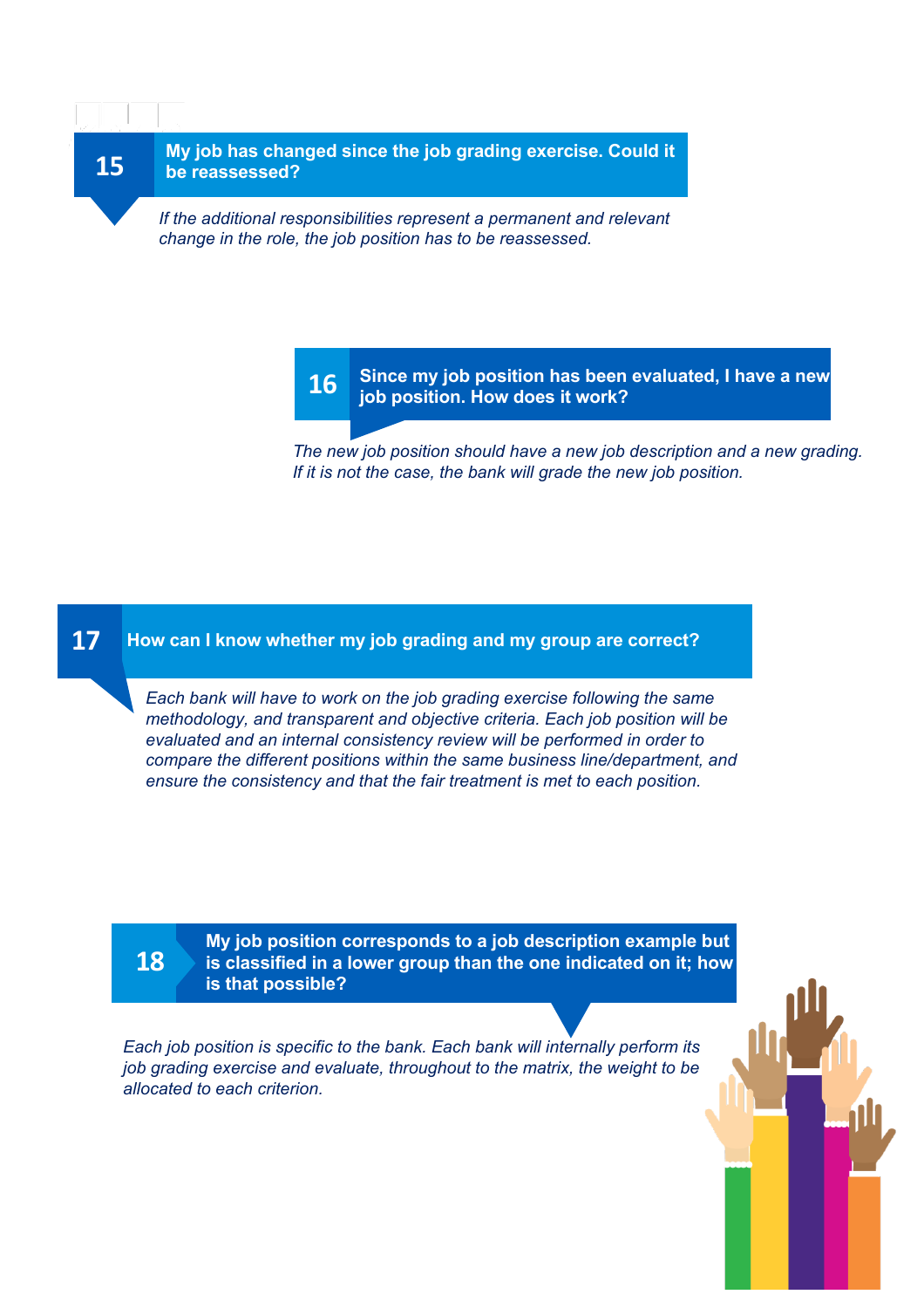**What will happen if I am asked to temporarily perform additional tasks that require a different responsibility level? 19**

> *If the fulfillment of those tasks happens in the scope of a replacement or during an increase in activities, meaning promptly and temporarily, this will not be taken into account in the grading, and the job position will not be reassessed. Only significant changes will be taken into consideration. Such additional kind of task and responsibility would have to be taken into account in a performance review process.*

#### **20 I have noticed that my job position has obtained a different result in another market bank, why is that so?**

*A job position having a similar title in different institutions does not mean that the roles and responsibilities are the same (depending on the department size, hierarchical models, jobs, etc.). Therefore, it is indeed possible that the group positioning is different.*

> **The job descriptions seem to be a critical factor in the job grading. Would there be transparence in that area? 21**

> > *Job descriptions will have to be created and/or updated in order to ensure that they correctly reflect the current roles and responsibilities. The job grading exercise would need to be realised on this basis.*



## **What to do in case of a disagreement with the job 22 grading?**

*The job holder would be able to contact his/her HR department and/or staff delegation to get clarification about his/her job positioning. An appeal would also be possible.*